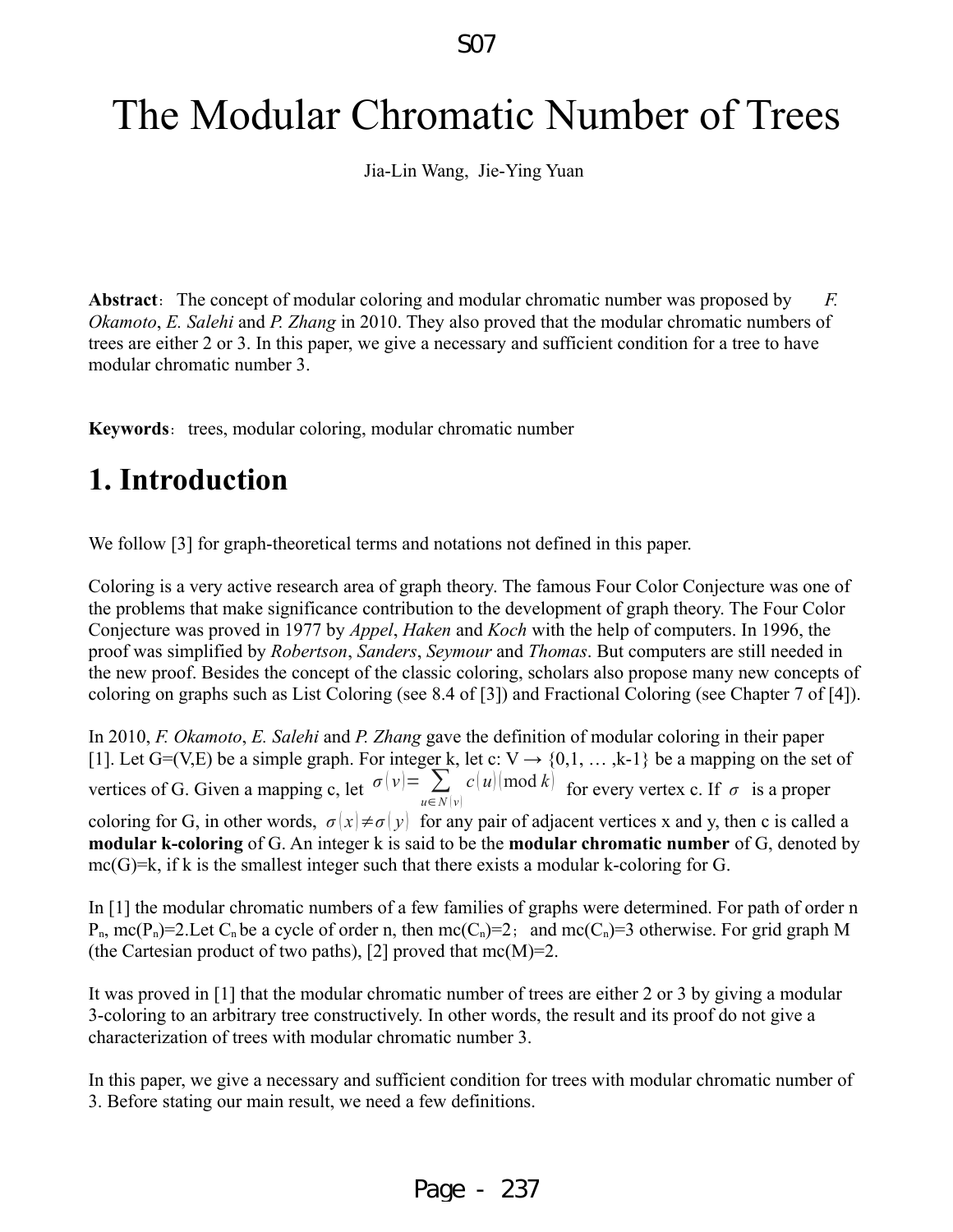### S07

The path of order 5 is called the **W-graph**. Let  $(X, Y)$  be a bipartition of the W-graph with  $|X| = 3$ . Vertices in X are called **big** vertices, and vertices in Y are **little** vertices.

**W-trees** are defined recursively from the W-graph. The W-graph is a W-tree. The graph obtained from two W-trees by pasting along a big vertex is also a W-tree; a big (little) vertex of the two smaller Wtrees is still a big(little) vertex of the larger W-tree.

Obviously, a W-tree has an odd number of big vertices, and the degree of a little vertex is always 2.

Let N[X] be the closed neighborhood of the vertex set X, namely N[X] = X  $\cup$  N(X).

Let T be a tree with bipartition  $(A, B)$ . If there exists a vertex subset X A such that the subgraph induced by N[X] is a W-tree and X is the set of big vertices, then we say T has an **induced W-tree with respect to A**. A tree is said to be a **WM-tree** if it has induced W-trees with respect to both A and B.

The smallest order of a WM-tree is 10, and there is only one WM-tree of order 10 up to isomorphism, as shown in the following figure.



The main result of our paper is the following theorem.

**Theorem 1.** Let T be a tree with bipartition  $(A, B)$ , then  $mc(T) = 3$  if and only if T is a WM-tree.

# **2. Proof of Theorem 1**

**(Sufficiency)** Suppose to the contrary that  $mc(T) = 2$ , and c is a modular 2-coloring of T. First assume  $\sigma(a) = 1$  for all a  $\in$  A. Since T is a WM-tree, T has an induced W-tree with bipartition  $(X, Y)$ , where X A is the set of big vertices. Then we have

$$
1\!=\!\vert X\vert\equiv\sum_{x\in X}\sigma(x)\!\!\vert\!=\!\sum_{y\in Y}2{\bf c}(y)\!\!\vert\!=\!0({\rm mod}2),
$$

a contradiction. If  $\sigma(a) = 0$  for all  $a \in A$ , we may apply a similar argument to an induced W-tree with

Page - 238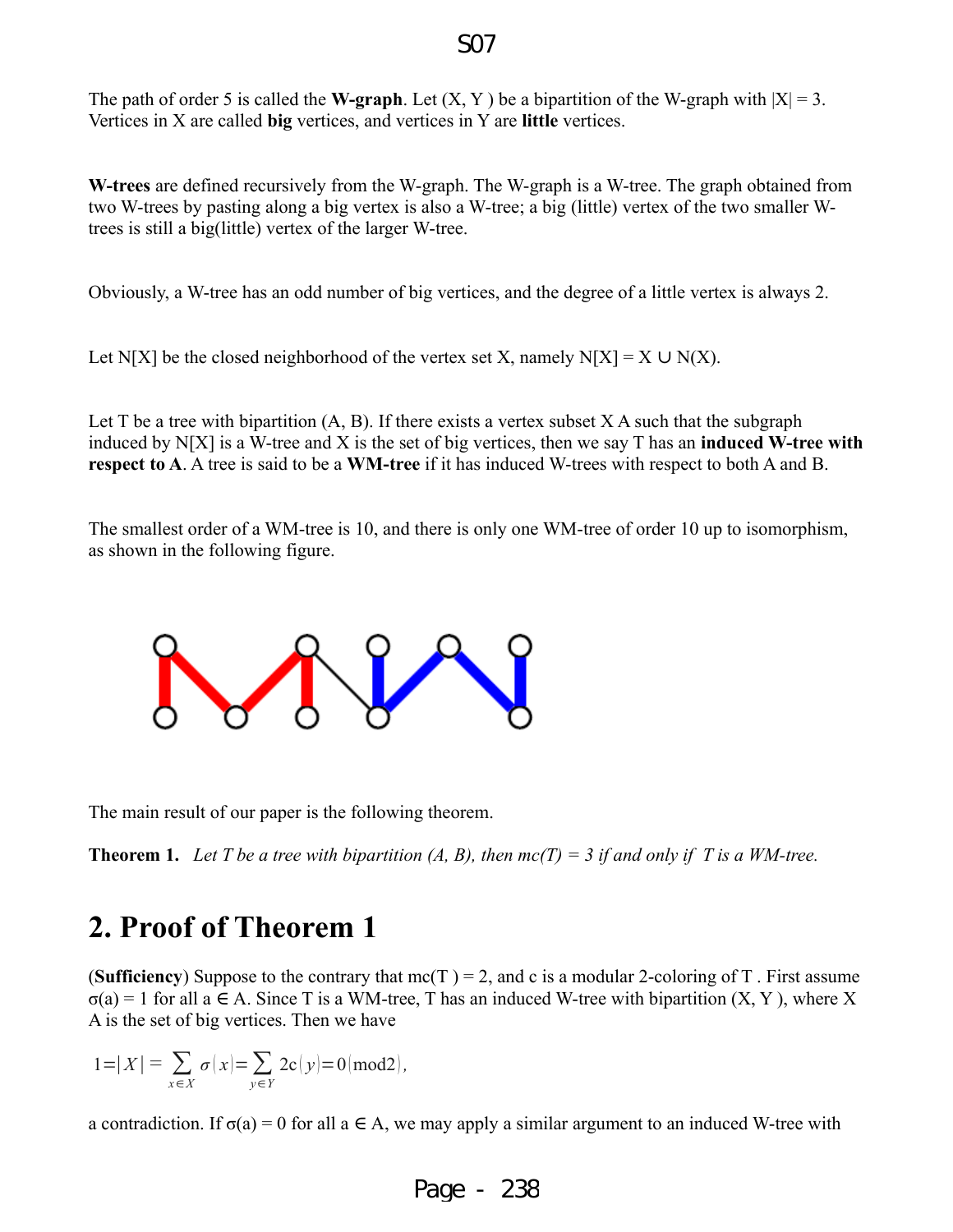# respect to B to conclude a contradiction.

**(Necessity)** It suffices to show if T is not a WM-tree, then  $mc(T) = 2$ . Without loss of generality, we may assume T has no induced W-tree with respect to A. We will prove by induction on the order of T the following slightly stronger result.

**Claim 1.** *If T has no induced W-tree with respect to A, then there exists a modular 2-coloring c of T , such that*  $\sigma(a) = 1$  *for*  $a \in A$ *.* 

Without loss of generality, we assume every modular 2-coloring c (or  $c_i$ , c') in the rest of the proof has the property that c(a) = 0 for a  $\in$  A (or a  $\in$  A<sub>i</sub>, a  $\in$  A').

It is not hard to verify that Claim 1 is true for all the trees with order at most 4. So we assume T is a not a WM-tree, and has at least 5 vertices in the rest of the proof.

**Case I. There exists a leaf**  $\mathbf{b}_0 \in \mathbf{B}$ **. Let**  $a_0$  **be the unique neighbor of**  $b_0$ **, and let**  $T_1, T_2, \ldots, T_k$  **(** $k \ge 1$ **)** be all the components of T – {a<sub>0</sub>, b<sub>0</sub> }. The trees T<sub>i</sub> have bipartition  $(A_i, B_i)$  where  $A_i = A \cap V(T_i)$ . Then none of the trees  $T_i$  ( $1 \le i \le k$ ) has an induced W-tree with respect to  $A_i$ . Otherwise, the induced W-tree of some  $T_i$  is also an induced W-tree of T with respect to A. By induction hypothesis, there exist modular 2-colorings c<sub>i</sub> for T<sub>i</sub> such that  $\sigma_i$  (a) = 1 for a  $\in$  A<sub>i</sub>. Let  $b_i \in V(T_i)$  be the unique neighbor of  $a_0$  in T, define a coloring for T as below:

$$
c(v) = \begin{cases} c_i(v), v \in V(T_i) \\ 0, v = a_0 \\ 1 - \sum_{i=1}^{k} c(b_i) \text{ (mod 2)}, v = b_0 \end{cases}
$$

It is easy to check c is the coloring we desire.

#### **Case II. All the leaves are in A.**

**Case IIa. There exists a leaf**  $a_0 \in A$  **whose unique neighbor**  $b_0$  **has degree bigger than 2. Let**  $T_1$ **',**  $T_2$ **'** , ...,  $T_k'(k \ge 2)$  be all the components of  $T - \{a_0, b_0\}$ . Let  $T_i$  be the subgraph of T induced by V (T'<sub>i</sub>)  $\cup$  {a<sub>0</sub>, b<sub>0</sub> }. Every subtree T<sub>i</sub> has a natural bipartition (A<sub>i</sub>, B<sub>i</sub>) where A<sub>i</sub> = A  $\cap$  V (T<sub>i</sub>). Then none of T<sub>i</sub> has an induced W-tree with respect to  $A_i$ . So by induction hypothesis, we have modular 2-colorings  $c_i$ for T<sub>i</sub> such that  $\sigma_i$  (a) = 1 for a  $\in A_i$ . Since  $a_0$  is a leaf for all T<sub>i</sub>, we have  $\sigma_i$  ( $a_0$ ) = c<sub>i</sub> ( $b_0$ ) = 1 for  $1 \le i \le n$ k. Thus, the following coloring is well-defined, and is a modular 2-coloring for T with the desired property:

### S07

Page - 239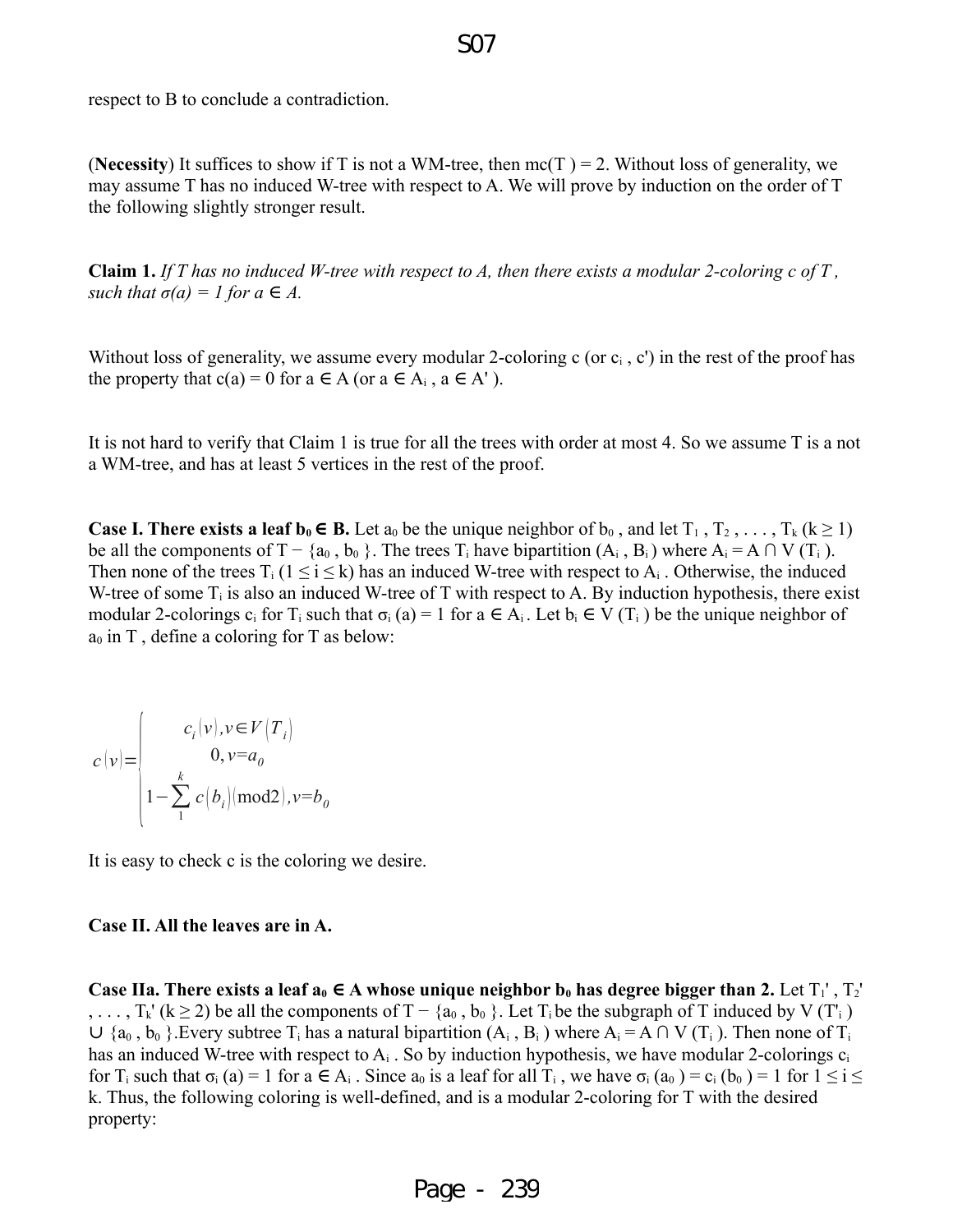$$
f_{\rm{max}}
$$

$$
c(v) = \begin{cases} c_i(v), v \in B \\ 0, v \in A \end{cases}
$$

Now assume every leaf of T has a neighbor of degree exactly 2. We make the following claim.

S07

**Claim 2.** *Let T be a tree with bipartition (A, B), all the leaves of T are in A, and every leaf has a neighbor of degree 2. Then at least one of the following two conditions is satisfied.*

*(1)There exist two leaves*  $a_1$  *and*  $a_2$  *whose distance*  $d_T(a_1, a_2)$  *in T is 4,* 

*(2)There exists a leaf a1 whose second neighbor also has degree 2.*

**Proof of Claim 2.** Let  $a_0$  and  $a_1$  be two leaves with maximum distance among all pairs of leaves in T. Consider the second neighbor of  $a_1$ , which is denoted by  $a_3$ . If  $d(a_3) = 2$ , then condition (2) is satisfied. Suppose  $d(a_3) \geq 3$ . Let T<sub>0</sub> be a component of T – a<sub>3</sub> which contains neither a<sub>0</sub> nor a<sub>1</sub>. Let a<sub>2</sub>  $\in$  A be a leaf of  $T_0$  such that it is also a leaf of T. Then the distance between  $a_2$  and  $a_3$  in T must be 2. Otherwise  $a_0$  and  $a_2$  will be a pair of leaves with longer distance in T, which contradicts with our selection of  $a_0$ and  $a_1$ . Therefore  $a_1$  and  $a_2$  are the two vertices satisfy condition (1).

**Case IIb. There exist two leaves**  $a_1$  **and**  $a_2$  **in A with distance 4. Let**  $b_1$  **and**  $b_2$  **be the unique neighbor** of  $a_1$  and  $a_2$ , respectively. And let  $a_3$  be the unique common second neighbor of  $a_1$  and  $a_2$ . Let T' = T –  $\{a_1, a_2, b_1, b_2\}$  with bipartition  $(A', B')$ , where  $A' = A \cap V(T)$ . Then T' has no induced W-tree with respect to A . Suppose to the contrary that T' has an induced W-tree W with respect to A'. If  $a_3 \in W$ , then W is also an induced W-tree of T with respect to A. If  $a_3 \in W$ , then the subtree induced by V (W)  $\cup$  {a<sub>1</sub>, a<sub>2</sub>, b<sub>1</sub>, b<sub>2</sub> } is an induced W-tree of T with respect to A. In either case, there is a contradiction.

Hence, by induction hypothesis, T' has a modular 2-coloring c' such that  $\sigma'(a) = 1$  for  $a \in A'$ . Let

 $c(v) =$  $\vert_{1}$  $c'(\nu), \nu \in T'$ 0, *v*∈ $|a_1, a_2|$  $1, v \in [b_1, b_2]$ 

It is easy to check that c is a modular 2-coloring of T such that  $\sigma(a) = 1$  for  $a \in A$ .

**Case IIc. There exists a leaf**  $a_1$  **whose second neighbor has degree 2. Let**  $b_1$  **and**  $a_2$  **be the neighbor** and second neighbor of  $a_1$ , respectively. Since the degree of  $a_2$  is 2, let  $b_2$  be the other neighbor of  $a_2$ .